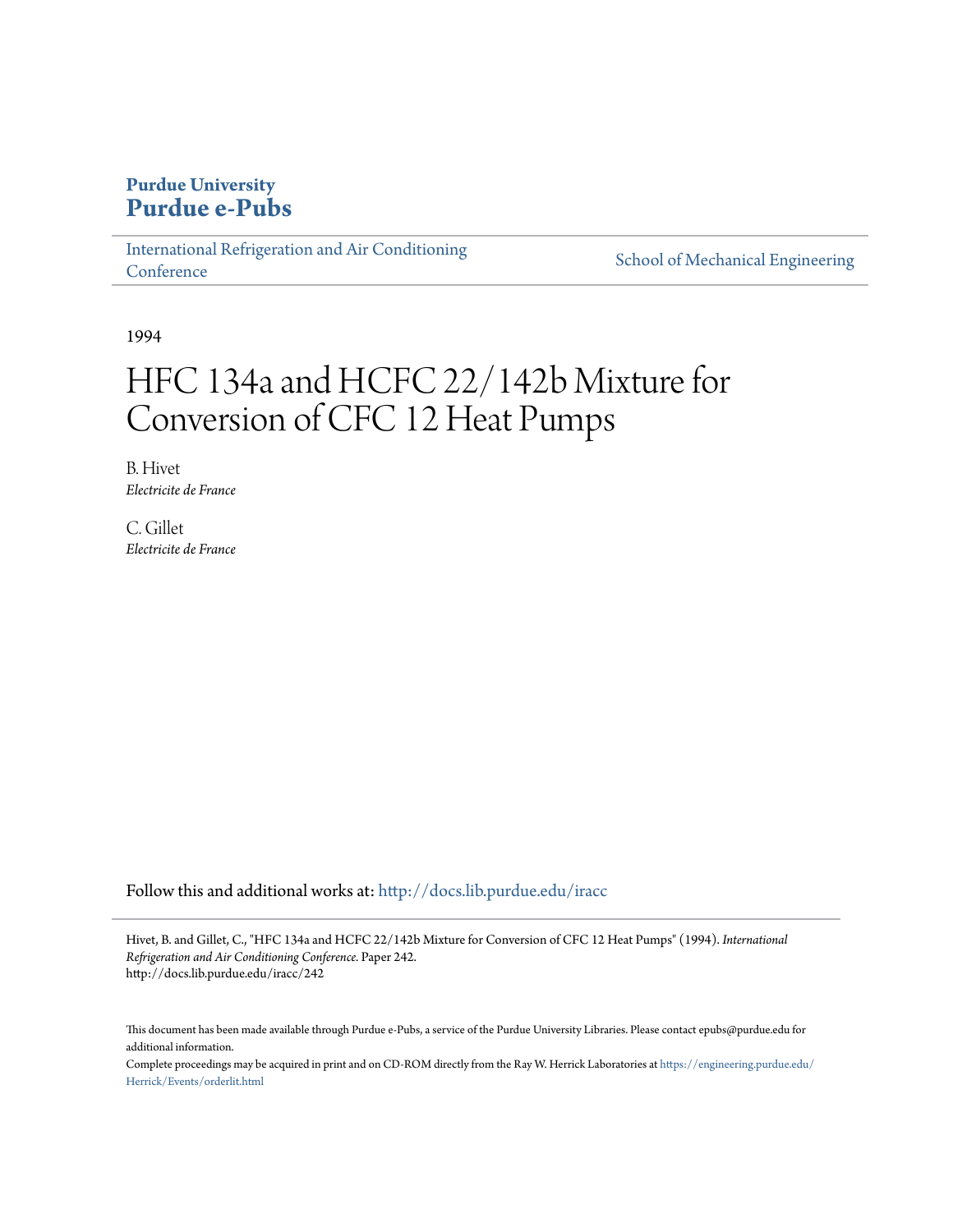### HFC 134 a AND HCFC 22/142b MIXTURE FOR CONVERSION OF CFC 12 HEAT PUMPS

### HIVET B., GILLET C. ELECTRICITE DE FRANCE, Research and Development Division Electricity Applications in the Industry Centre des Renardieres B. P. 1 77250 MORET-SUR-LOING FRANCE

#### Abstract

<sup>A</sup>HCFC 22/142b mixture can be used as a substitute for CFC 12 in <sup>a</sup>number of existing plants that are hardly convertible for use with HFC 134a. Comparative tests of these three fluids have been made. Lastly, the mixture distillation has been evidenced on a plant with recirculation type evaporator.

### Introduction

Owing to the will to keep our biosphere properly balanced, the states are bringing industrial activities under regulation. The production of CFCs and their imports in the European Union are prohibited as from January 1st, 1995. CFC 12 is widely used in industry for heat generation up to 70°C (heat pumps or simultaneous heat and cold production) . Though it has now been established that HFC 134a *is* a fluid which can replace CFC 12(1) in the new installations, this will not always be true for the existing ones as the substitution which depends on the installation configuration can prove critical and exaggerately costly.

The use of an adequate HCFC mixture in such cases can be advantageous.

# A Zeotropic Mixture For Existing Installations

Using a different refrigerant without substantial modifications of the installation needs' a substitution fluid with thermodynamic characteristics close to those of CFC 12. This is profitable only if the lubricant must not be replaced : the substitution fluid must be compatible with lubricants currently used with CFC 12. There lubricants currently used with CFC 12. These conditions can be fulfilled with an adequate HCFC 22/HCFC 142b (2) mixture, those fluids being well known and currently used.

This mixture contains 60% of HCFC 22 and 40% of HCFC 142b. It is nonflammable and its characteristics are close to those of CFC 12 when saturated (under 1 bar, its bubble and dew points being respectively -32.3°C and -23.2°C whereas CFC 12 saturation temperature is  $-9.8^{\circ}$ C).

The calculations for thermodynamic cycles prove that this mixture can replace CFC 12 in most cases (3) though real performance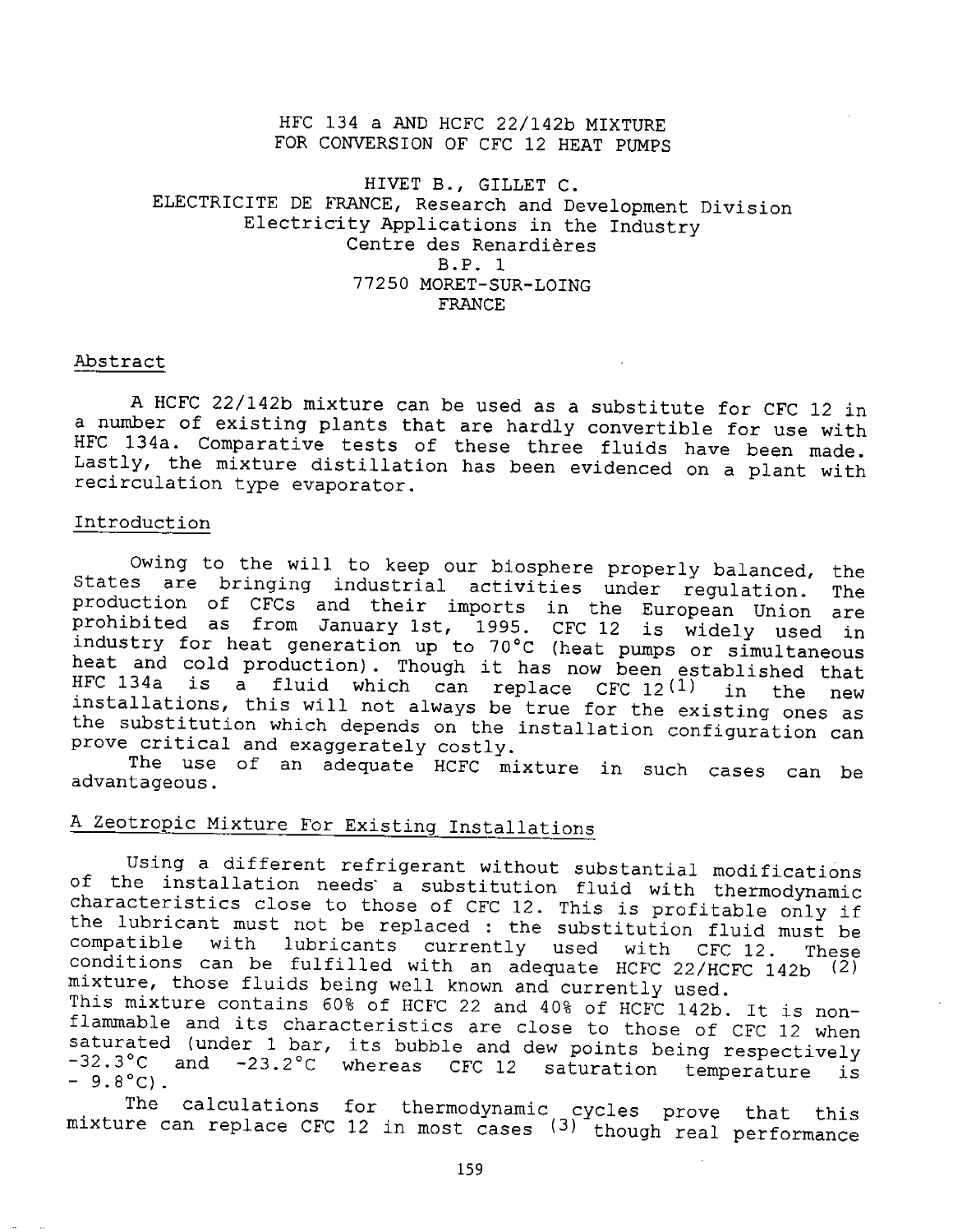tests are necessary to confirm it. It seemed also interesting to make tests using HFC l34a for comparing the two solutions.

# Operating Characteristics And Performances On The Test Plant

Tests have been carried out on <sup>a</sup>heat pump with dry expansion evaporator, to determine induced modifications following the replacement of CFC 12 by substitution fluids.

The installation is equipped with a four-piston reciprocating open compressor which sweeps a volume of  $96.98 \text{ m}^3 \cdot \text{h}^{-1}$  at 1500 RPM. With CFC 12 and HCFC 22/142b, a poly- $\alpha$ -olefin type, ISO 100 grade lubricant with a viscosity index of 96 has been used, and, with HFC 134a, a polyol ester type, ISO 100 grade lubricant with a viscosity index of 148 has been used. Both evaporator and condenser are brazed plate heat exchangers (exchange area :  $4.86$  m<sup>2</sup>). The evaporator incorporates a distribution element. A subcooler is mounted on the liquid line. The expansion valve is piloted by an electronic device which ensures constant superheat at suction. Water is used as a heat carrier in the three heat exchangers.

Adjusting the water flow rate and temperature allows various thermal conditions to be obtained.

Similar tests have been carried out for the three fluids :

- At condenser outlet, the water temperature has been set at 55, 60 and  $65^{\circ}$ C for a flow rate of  $5 \text{ m}^3 \cdot \text{h}^{-1}$ .

- At evaporator outlet, the water temperature has been set at 5, <sup>10</sup> and  $15^{\circ}$ C for a flow rate of 5  $m^3.h^{-1}$ .

----....<br>- The condensed refrigerant is subcooled down to a temperature lower than that at condenser water outlet by 5 K.

- The compressor rotates at its nominal speed (1500 RPM).

The heating and refrigerating power is calculated from the<br>ned unter flow rate and inlet and outlet temperatures at measured water flow rate and inlet and outlet temperatures condenser, and evaporator. The coefficient of performance represents the heating power by mechanical power quotient. The mechanical power is calculated from the torque and speed measured between the. motor and the compressor.

The discharge temperature when using HCFC 22/142b is too high for a production of hot water at 65°C. The three corresponding tests have consequently not been mentioned.

All the comparisons are made relative to CFC 12. With regard to HCFC 22/142b, speaking of phase shift temperature means the average bubble and dew points.

With HFC 134a, the discharge pressure (figure 1) is higher by 0.93 to 1.60 bar whereas it would be higher by  $1.91$  bar given a same condensation temperature ; these values are 1.33 to 1.67 bar and 1.14 bar respectively for HCFC 22/142 b. These deviations are supposed to be due to the heat exchange quality. We get HFC 134a, CFC 12, HCFC 22/142b in a decreasing order for condensation exchanges.

The suction pressures are lower by 0.27 bar for HFC 134a, and by 0.23 bar for HFC 22/142b. On the average and given a same evaporation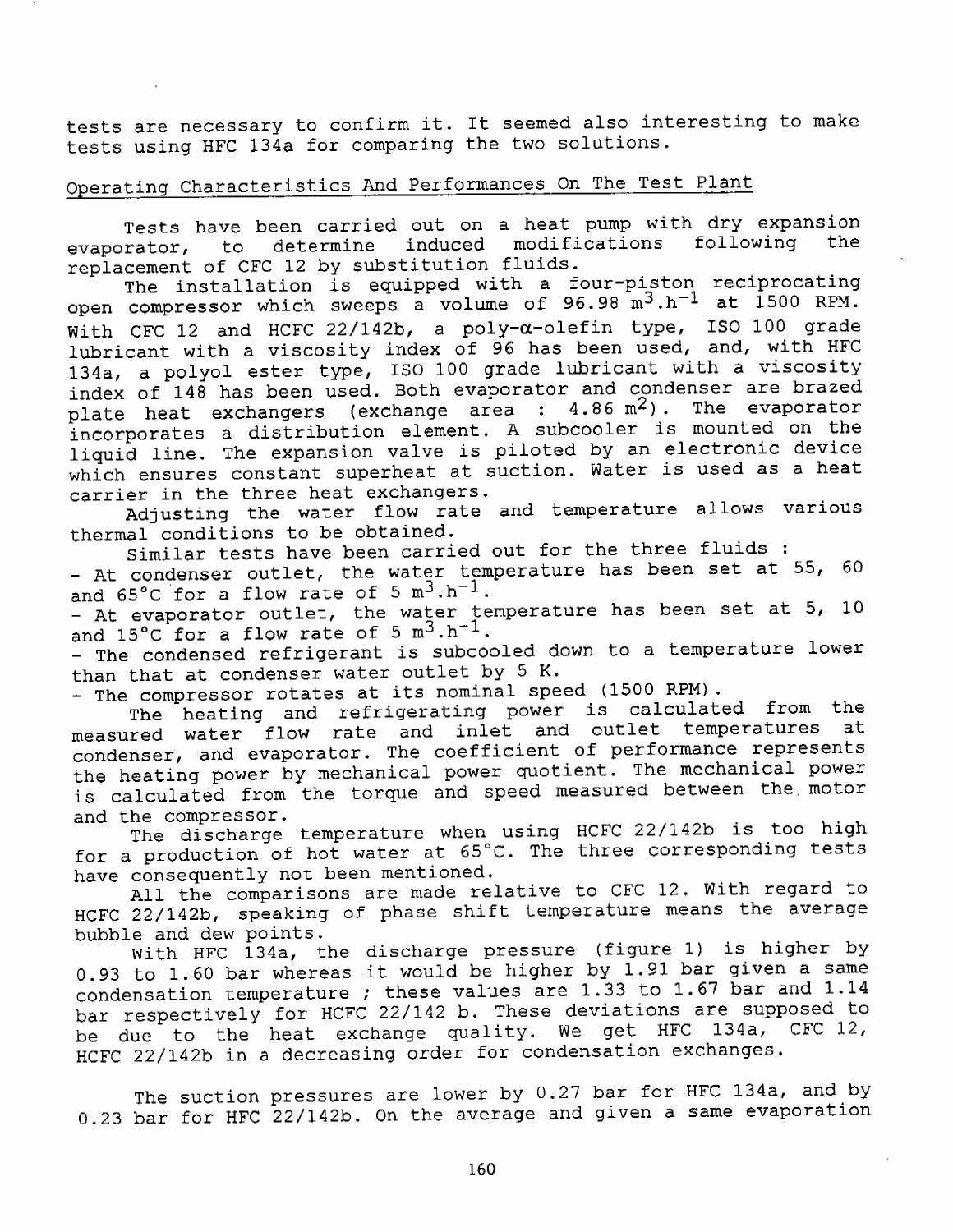temperature, these deviations would be 0.13 bar and 0.16 bar. Heat exchanges should thus be slightly better when using CFC 12 under evaporation conditions.

Consequently, the compression ratios are higher by 0.83 for HFC 134a and by  $0.87$  for HCFC 22/142b on the average (figure 2).

The discharge temperatures (figure 3) are lower by 7 K for HFC 134a and higher by lS K for HCFC 22/142b on the average. The deviations would be 6 K and 18 K respectively for theoretical cycles <sup>g</sup>iven identical phase shift temperatures and isentropic efficiency.

For cold production at 15°C, HCFC 22/142b additionally supplies 8% of the cooling power and 11% of heating power. At  $\bar{5}^{\circ}$ C, these powers drop by 13% and 7% respectively. They are equivalent at 1S°C with HFC 134a but fall by 6% at 5°C.

The cold production temperature plays also an important part in the coefficients of performance : at 1S°C, they are higher by 3% and 4% with HFC 134a and HCFC 22/142b, and, at S°C, HFC 134a performance coefficient is higher by 1% and that of HCFC 22/142b lower by 2%.

Figure 4 shows the heat generation and the coefficient of performance. HCFC 22/142b thus enables the heating power and the performance coefficient to raise under the most favourable conditions (low temperature on the hot side, and high temperature on the cold side); under more stringent conditions, both the heating power and the performance coefficient are reduced. HFC 134a heating power is lower with a higher or equivalent performance coefficient. The heating power is practically identical under the best operating conditions.

## Distillation Of The Zeotropic Mixture With Recirculation Type Evaporator Plant

The above results are obtained with a dry expansion evaporator plant. As the HCFC 22/142b mixture is rather zeotropic (9.1 K between the bubble and dew points under 1 bar), in plant with recirculation type evaporator, the less volatile fluid tends to stay in the low pressure liquid. This is why tests have been carried out on such a <sup>p</sup>lant equipped with a single-screw compressor sweeping a volume of  $311 \text{ m}^3 \cdot \text{h}^{-1}$ , a plate-type evaporator of 18.24 m<sup>2</sup> fed through a recirculation pump, a 80 m<sup>2</sup> shell-and-tube condenser. This recirculation pump, a  $80 \text{ m}^2$  shell-and-tube condenser. This configuration is representative of that of a number of industrial plants.

Tests have been performed at two different temperature conditions : mean condensation at 45°C, evaporation (low pressure receiver temperature) at  $-15^{\circ}$ C (skating rink), and  $5^{\circ}$ C,  $60^{\circ}$ C (malt houses) . After stable operating conditions had been established, <sup>a</sup> liquid sample has been taken from high pressure and low pressure receivers for further analysis.

When used in skating rinks conditions, the LP (low pressure) liquid contains 44.9% of HCFC 22 and the HP (high pressure) liquid 74.1% ; the LP liquid represents 48% of the refrigerant mass.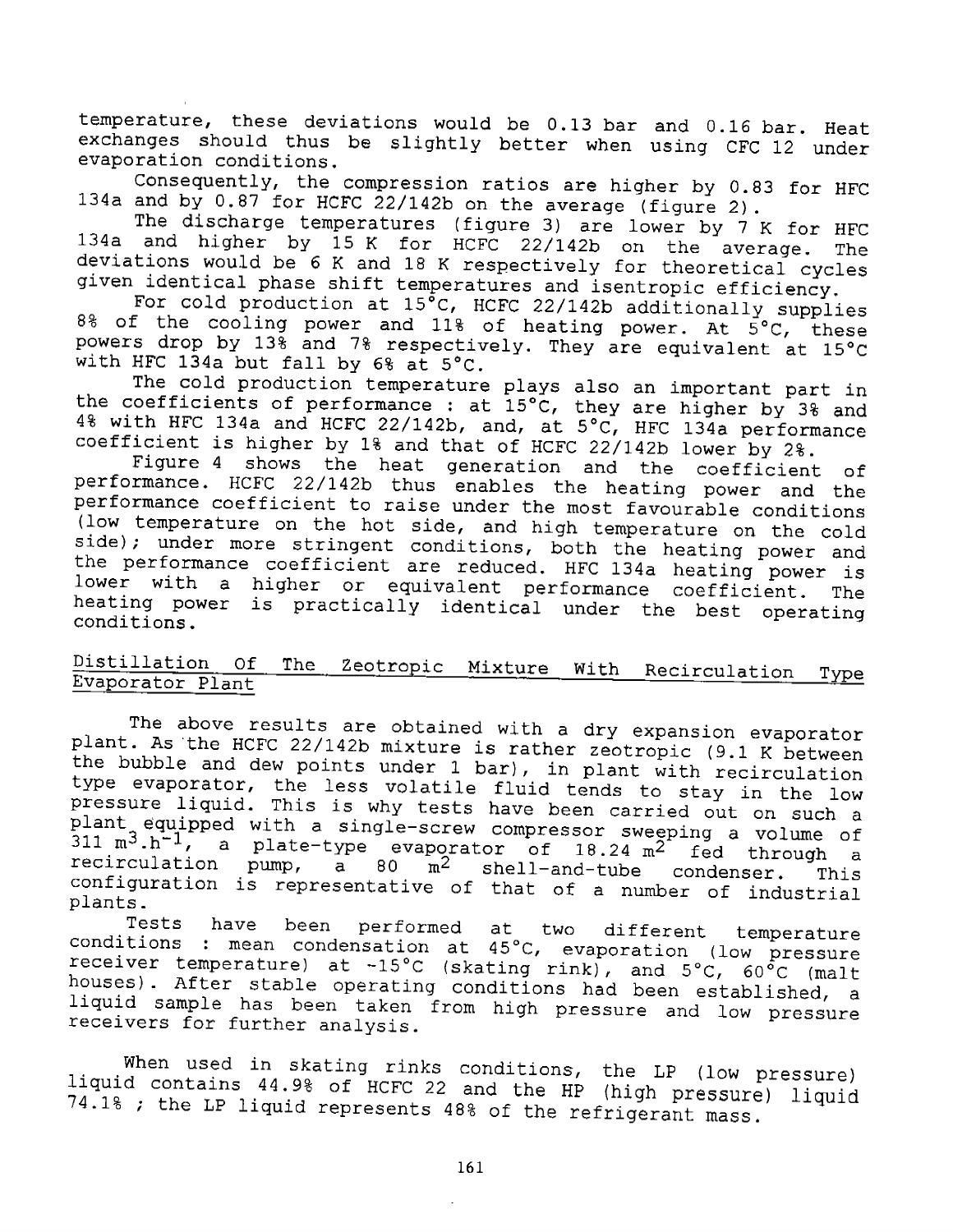In malt houses conditions, LP and HP liquids contain 44.8% and 71.4% of HCFC 22 respectively (43% of the load as LP liquid}.

These changes in the concentration are worth being taken into consideration as they make the high pressure rise by 1. 71 bar for skating rinks and by 1.89 bar for malt houses compared with the direct expansion. The low pressure remains however unchanged in both cases.

#### Conclusion

A HFC 134a mixture has been successfully tested on a dry expansion evaporator heat pump fitted with a reciprocating compressor, for use in existing installations which would hardly be capable of using HFC 134a.

The operating conditions are close to those for CFC 12 and HFC 134a. It was however impossible to use the mixture at a high temperature owing to the high discharge temperature, which becomes feasible when cooled-lubricant screw compressors are used.

The mixture is fairly highly zeotropic and tests have proven that the distillation must be taken into account in recirculation plants to use a load with a well-suited composition.

### Acknowledgements

We wish to thank R. AUFILS for the quality of the tests he made and L. VUILLAME for his competences in refrigerating plants which were highly valuable. We also express our thanks to T. DUTTO who initiated our research programme upon CFC substitutes.

### References

(1} Bansal (P.K.} ; Dutto (T.} ; Hivet (B.) ; Performance Evaluation of Environmentally Benign Refrigerants In Heat Pumps 2 : An Experimental Study With HFC 134a ; Int.J.Refrig., Vol. 15, N.6, 349-356.

(2) Dutto (T.} ; Blaise (J.C.) Premieres Applications Industrielles De Pompe A Chaleur Utilisant Le Frigorigène R142b ; Proc. 18th Int. Cong. Refrig. ; Montreal.

(3) Hogberg (M.) ; Vamling (L.) ; Berntsson (T.) ; Calculation Methods For Comparing The Performance Of Pure And Mixed Working Fluids In Heat Pumps Applications ; Int.J.Refrig., Vol. 16, N.6, 403-413.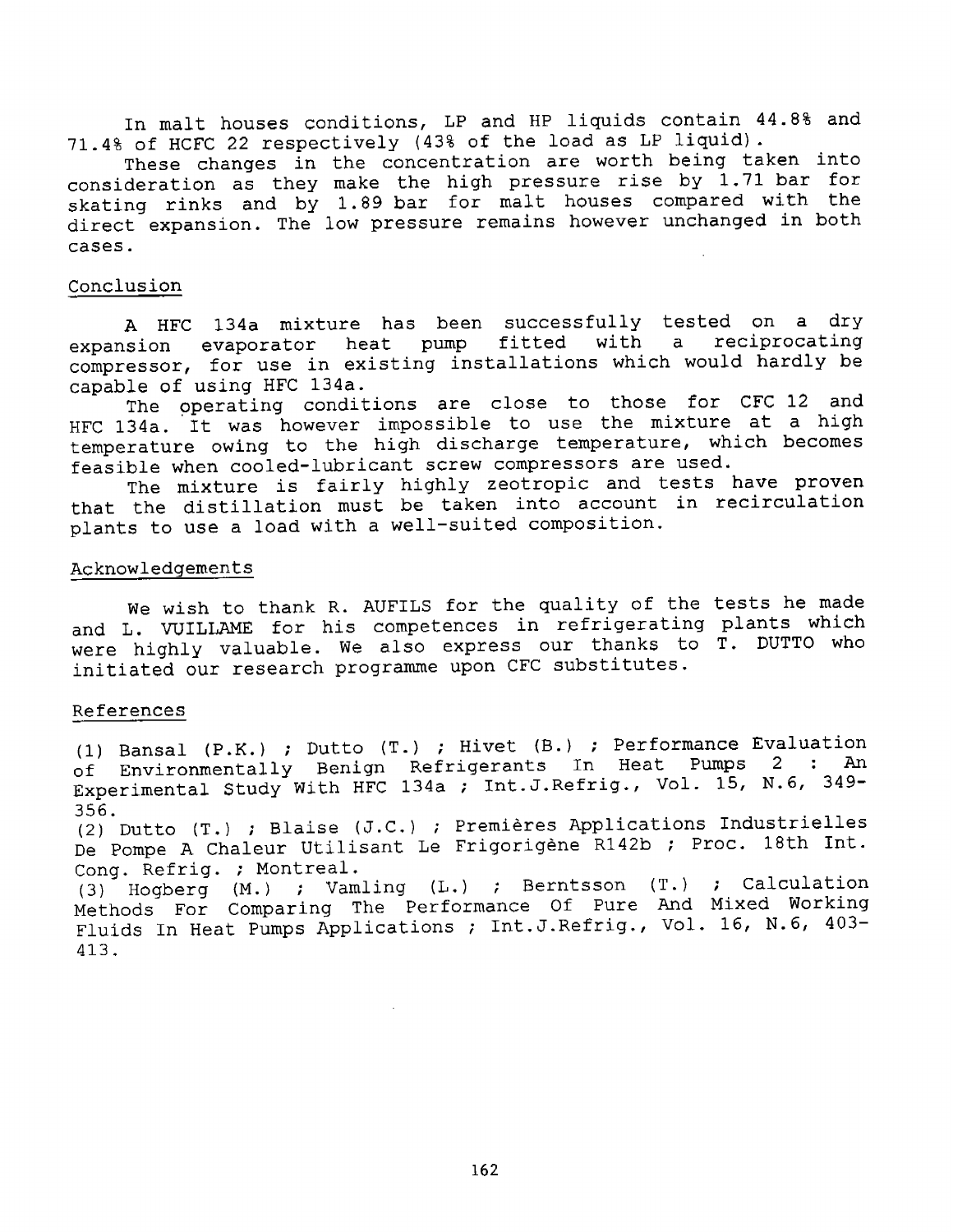

Figure 1 : Discharge pressure for different running conditions